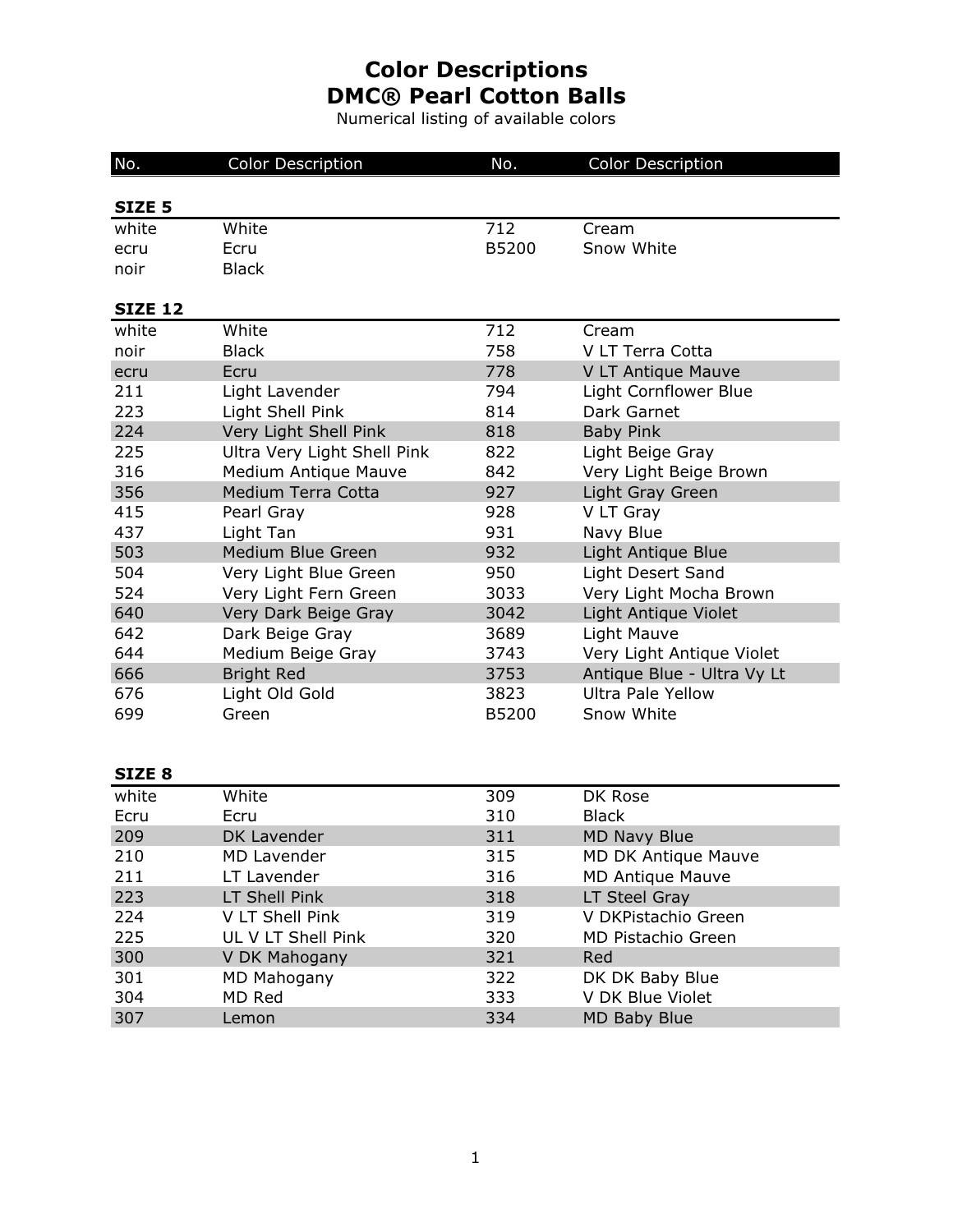Numerical listing of available colors

| No. | <b>Color Description</b>   | No. | <b>Color Description</b> |
|-----|----------------------------|-----|--------------------------|
| 319 | V DKPistachio Green        | 504 | V LT Blue Green          |
| 320 | <b>MD Pistachio Green</b>  | 517 | DK Wedgewood             |
| 321 | Red                        | 518 | LT Wedgewood             |
| 322 | DK DK Baby Blue            | 519 | Sky Blue                 |
| 333 | V DK Blue Violet           | 524 | V LT Fern Green          |
| 334 | <b>MD Baby Blue</b>        | 550 | V DK Violet              |
| 335 | Rose                       | 552 | <b>MD Violet</b>         |
| 340 | <b>MD Blue Violet</b>      | 553 | Violet                   |
| 341 | LT Blue Violet             | 554 | <b>LT Violet</b>         |
| 347 | V DK Salmon                | 580 | DK Moss Green            |
| 350 | <b>MD Coral</b>            | 581 | Moss Green               |
| 351 | Coral                      | 600 | V DK Cranberry           |
| 352 | LT Coral                   | 601 | DK Cranberry             |
| 353 | Peach                      | 602 | <b>MD Cranberry</b>      |
| 355 | DK Terra Cotta             | 603 | Cranberry                |
| 356 | <b>MD Terra Cotta</b>      | 604 | LT Cranberry             |
| 367 | DK Pistachio Green         | 606 | Bright Orange-Red        |
| 368 | LT Pistachio Green         | 608 | <b>Bright Orange</b>     |
| 369 | V LT Pistachio Green       | 640 | V DK Beige Gray          |
| 400 | DK Mahogany                | 642 | DK Beige Gray            |
| 402 | V LT Mahogany              | 644 | MD Beige Gray            |
| 407 | DK Desert Sand             | 666 | <b>Bright Red</b>        |
| 413 | DK Pewter Gray             | 676 | LT Old Gold              |
| 414 | DK Steel Gray              | 699 | Green                    |
| 415 | PearlGray                  | 700 | <b>Bright Green</b>      |
| 422 | LT Hazelnut Brown          | 701 | LT Green                 |
| 433 | <b>MD Brown</b>            | 702 | Kelly Green              |
| 434 | LT Brown                   | 703 | Chartreuse               |
| 435 | V LT Brown                 | 704 | <b>Bright Chartreuse</b> |
| 436 | Tan                        | 712 | Cream                    |
| 437 | LT Tan                     | 718 | Plum                     |
| 444 | DK Lemon                   | 725 | <b>Topaz</b>             |
| 445 | LT Lemon                   | 726 | LT Topaz                 |
| 451 | DK Shell Gray              | 727 | V LT Topaz               |
| 453 | LT Shell Gray              | 729 | MD Old Gold              |
| 469 | Avocado Green              | 730 | V DK Olive Green         |
| 470 | LT Avocado Green           | 732 | Olive Green              |
| 471 | V LT Avocado Green         | 733 | <b>MD Olive Green</b>    |
| 472 | <b>UL LT Avocado Green</b> | 734 | LT Olive Green           |
| 498 | DK Red                     | 738 | V LT Tan                 |
| 503 | MD Blue Green              | 739 | UL V LT Tan              |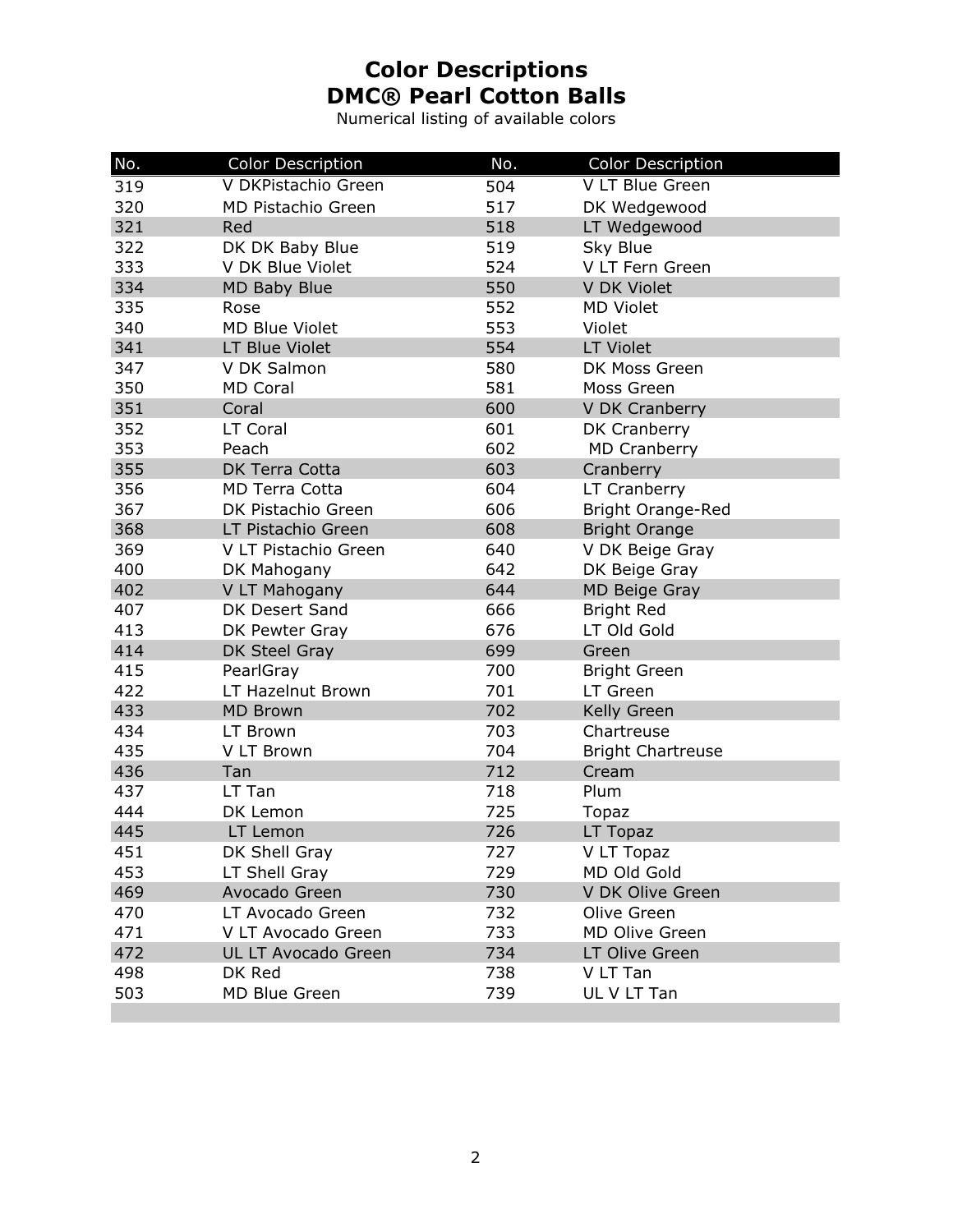Numerical listing of available colors

| No. | <b>Color Description</b> | No. | <b>Color Description</b> |
|-----|--------------------------|-----|--------------------------|
| 740 | Tangerine                | 840 | MD Beige Brown           |
| 741 | <b>MD Tangerine</b>      | 841 | Lgith Beige Brown        |
| 742 | LT Tangerine             | 842 | V Lgith Beige Brown      |
| 743 | <b>MD Yellow</b>         | 890 | UL DK Pistachio Green    |
| 744 | Pale Yellow              | 891 | <b>DK Carnation</b>      |
| 745 | LT Pale Yellow           | 892 | <b>MD Carnation</b>      |
| 747 | V LT Sky Blue            | 894 | V LT Carnation           |
| 754 | LT Peach                 | 898 | V DK Coffee Brown        |
| 758 | V LT Terra Cotta         | 899 | <b>MD Rose</b>           |
| 760 | Salmon                   | 900 | DK Burnt Orange          |
| 761 | LT Salmon                | 902 | V DK Garnet              |
| 762 | V LT Pearl Gray          | 904 | V DK Parrot Green        |
| 776 | <b>MD Pink</b>           | 905 | DK Parrot Green          |
| 778 | V LT Antique Mauve       | 906 | <b>MD Parrot Green</b>   |
| 780 | UL V DK Topaz            | 907 | LT Parrot Green          |
| 781 | V DK Topaz               | 909 | V DK Emerald Green       |
| 782 | DK Topaz                 | 911 | <b>MD Emerald Green</b>  |
| 783 | <b>MD Topaz</b>          | 912 | LT Emerald Green         |
| 794 | LT Cornflower Blue       | 913 | MD Nile Green            |
| 796 | DK Royal Blue            | 915 | DK Plum                  |
| 797 | Royal Blue               | 918 | DK Red Copper            |
| 798 | DK Delft Blue            | 919 | Red Copper               |
| 799 | <b>MD Delft Blue</b>     | 920 | MD Copper                |
| 800 | Pale Delft Blue          | 922 | LT Copper                |
| 801 | DK Coffee Brown          | 926 | <b>MD Gray Green</b>     |
| 806 | DK Peacock Blue          | 927 | LT Gray Green            |
| 809 | Delft Blue               | 928 | V LT Gray Green          |
| 813 | LT Blue                  | 930 | DK Antique Blue          |
| 814 | DK Garnet                | 931 | MD Antique Blue          |
| 815 | <b>MD Garnet</b>         | 932 | LT Antique Blue          |
| 816 | Garnet                   | 937 | MD Avocado               |
| 817 | V DK Coral Red           | 938 | UL DK Coffee Brown       |
| 818 | <b>Baby Pink</b>         | 943 | <b>MD Aquamarine</b>     |
| 819 | LT Baby Pink             | 945 | Tawny                    |
| 820 | V DK Rayal Blue          | 946 | MD Burnt Orange          |
| 822 | LT Beige Gray            | 947 | <b>Burnt Orange</b>      |
| 823 | DK Navy Blue             | 950 | LT Desert Sand           |
| 825 | DK Blue                  | 954 | Nile Green               |
| 826 | MD Blue                  | 955 | LT Nile Green            |
| 827 | V LT Blue                | 956 | Geranium                 |
| 828 | UL V LT Blue             | 957 | Pale Geranium            |